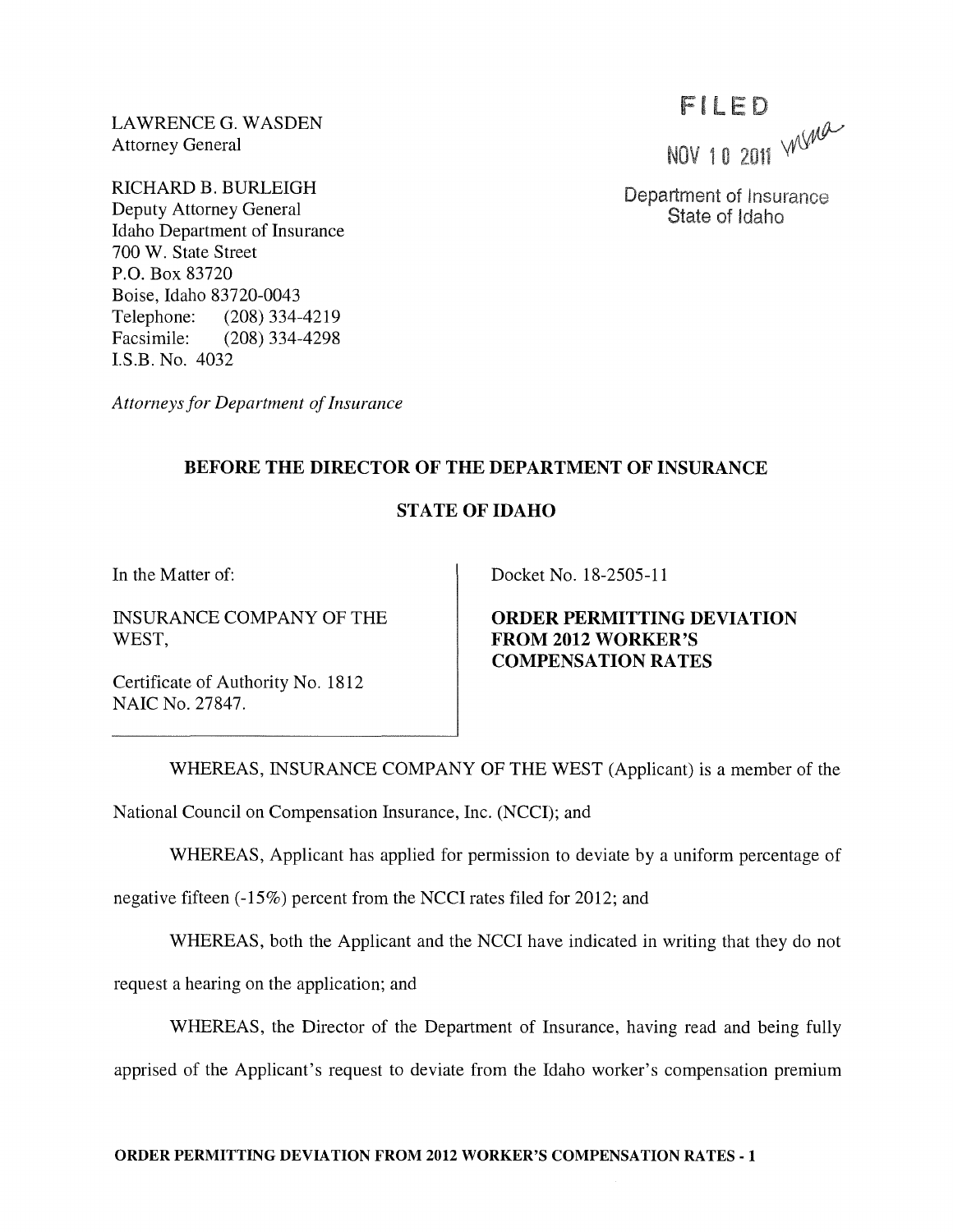rates filed by the NCCI for 2012, has determined that the requested rate deviation is justified;

NOW, THEREFORE, IT IS HEREBY ORDERED that, pursuant to Idaho Code § 41- 1614, the Applicant's request for a uniform percentage deviation of negative fifteen (-15%) percent from the worker's compensation rates filed by the NCCI for 2012, exclusive of terrorism rates, is GRANTED. This deviation from the Idaho worker's compensation premium rates filed by the NCCI for 2012 shall take effect January 1, 2012, and shall remain in effect for one year from that date unless terminated sooner with the approval of the Director.

DATED this  $\frac{1}{2}$  day of November 2011.

STATE OF IDAHO DEPARTMENT OF INSURANCE WILLIAM W. DEAL

**Director** 

## NOTIFICATION OF RIGHTS

This is a final order of the Department. Any party may file a motion for reconsideration of this final order within fourteen (14) days of the service date of this order. The agency will dispose of the petition for reconsideration within twenty-one (21) days of its receipt, or the petition will be considered denied by operation of law. *See* Idaho Code § 67-5246(4).

Pursuant to Idaho Code §§ 67-5270 and 67-5272, any party aggrieved by this final order or orders previously issued in this case may appeal this final order and all previously issued orders in this case to district court by filing a petition in the district court of the county in which:

- i. A hearing was held,
- ii. The final agency action was taken,